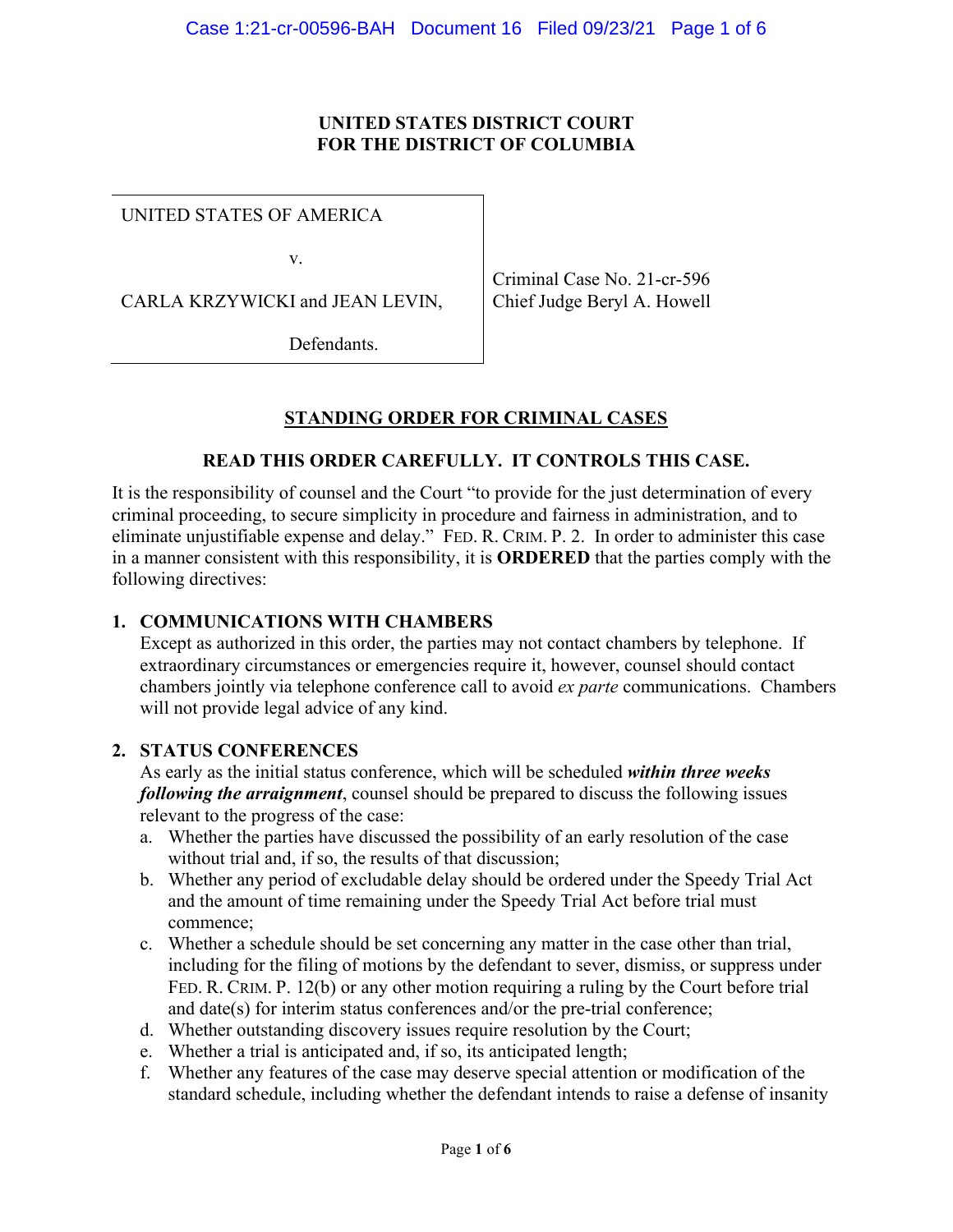or public authority; whether the government has requested notice of alibi by the defendant and, if so, whether the defendant has timely responded; and

g. Any other matters relevant to the progress or resolution of the case.

## **4. INTERPRETIVE SERVICES**

Counsel shall notify the Courtroom Deputy Clerk at least *five days in advance* of any status conference, motions hearing, plea or trial if the defendant or any witness will require interpretative services provided by the Court.

## **5. SEALED SUBMISSIONS**

- a. Courtesy Copies. Parties must deliver a courtesy copy to chambers of any sealed submission on the day it is filed with the Court to avoid any delay in receiving notice of the sealed matter.
- b. Motions to Seal Relying on Protective Orders. Parties may not rely solely on designation under a protective order to file documents under seal. Even when a protective order has been issued in a case, the Court cannot abdicate its responsibility to determine whether filings should be made available to the public, applying the test articulated in *United States v. Hubbard*, 650 F.2d 293 (D.C. Cir. 1980). Before moving to file under seal materials subject to a protective order, the moving party must confer with the opposing party and provide the results of that conferral process in the motion to seal, as well as analysis of the relevant *Hubbard* factors warranting sealing, to ensure that any requested sealing is appropriate under *Hubbard*.

## **6. FILING GUIDELINES**

- a. Courtesy Copies. Counsel shall provide Chambers, not the Clerk's Office, with a printed courtesy copy, with ECF headers, of any electronic submission that, along with exhibits, numbers fifty (50) pages or more in total length. Such courtesy copies shall be in binders, three-hole punched, with double-sided pages. Exhibits shall be tabbed for ease of reference.
- b. Exhibit Index. Each submission that attaches more than one exhibit shall contain an index of exhibits. Exhibits shall be edited properly to exclude irrelevant material and to direct the Court's attention to the pertinent portions.
- c. Attachments. Each attachment to a filing (e.g., supporting memorandum, each exhibit, each affidavit, and proposed order) must be filed as a separate PDF and appropriately labeled in ECF. If the attachment has its own pagination, it should be a separate attachment.

# **7. MOTIONS FOR EXTENSION OF TIME OR RESCHEDULING HEARING**

Motions for extensions of time or for continuances of Court proceedings are strongly discouraged. The parties should work within the time frames set by Court order.

- a. Timing and content. When good cause is present, the Court will consider a motion for an extension of time that is filed *at least 4 business days prior* to the deadline the motion is seeking to extend or the scheduled hearing date<sup>3</sup>; and states:
	- i. the original date of the deadline the motion is seeking to extend or the scheduled hearing date;

<sup>&</sup>lt;sup>3</sup> In the event of an emergency, the four-day rule may be waived, but counsel must still file a motion in writing.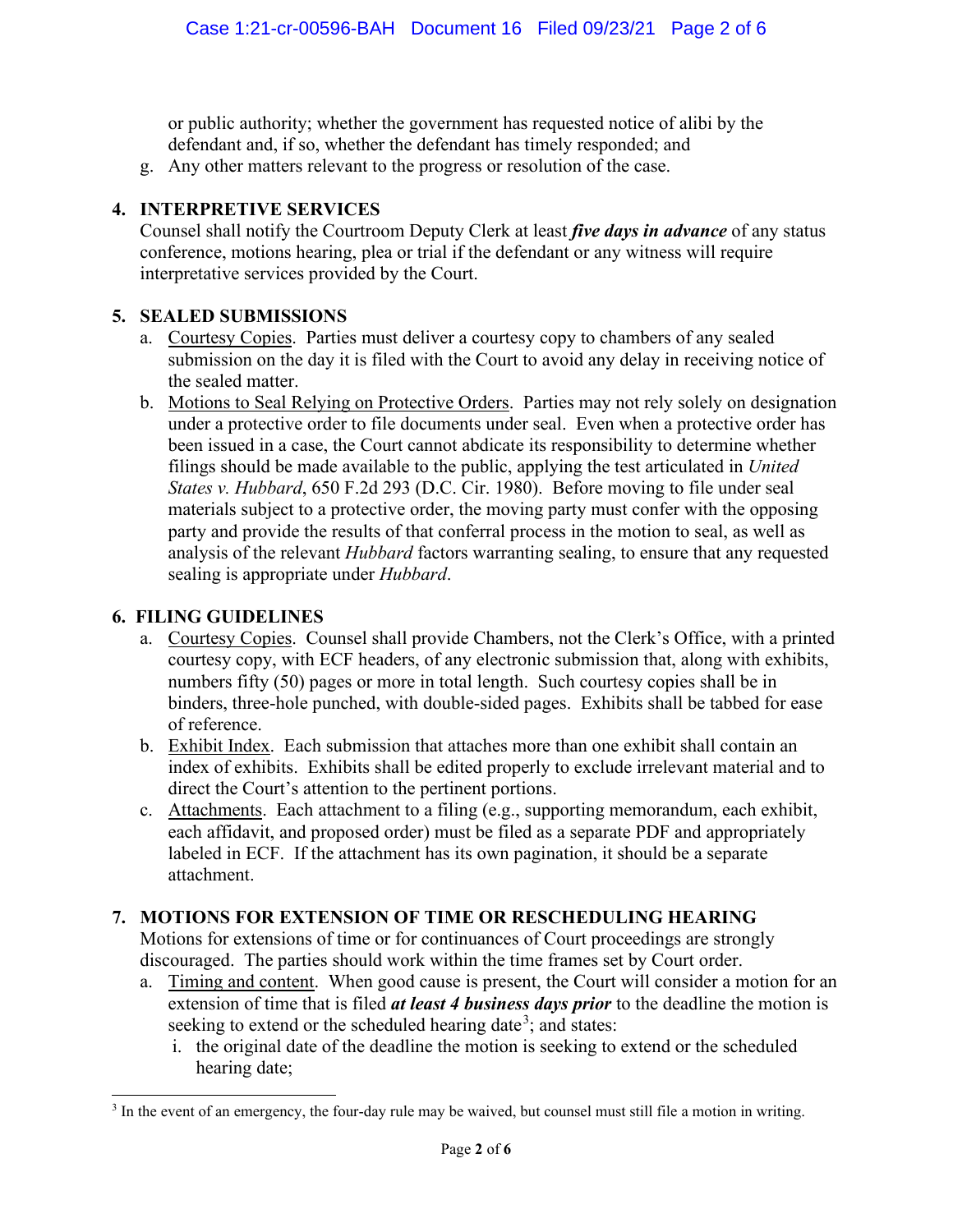- ii. the number of previous extensions of time or continuances granted to each party;
- iii. the good cause supporting the motion;
- iv. the effect that the granting of the motion will have on existing deadlines;
- v. for motions, suggested deadlines (reached in consultation with the opposing party) for the filing of any opposition and reply papers; for continuances, three alternative dates and times that are convenient to all parties; and
- vi. the opposing party's position on the motion, including any reasons given for refusing to consent.
- b. Opposition. A party opposing a motion for an extension of time must file**, by 5:00 PM the day after the motion is filed, the party's reasons for opposing the motion.** If no such explanation is provided to the Court within this time frame, the motion shall be deemed conceded.

## **8. DISCLOSURE OBLIGATIONS**

Pursuant to the Due Process Protections Act, the Court **ORDERS** that all government counsel shall review their disclosure obligations under *Brady v. Maryland*, 373 U.S. 83 (1963), and its progeny, as set forth in Local Criminal Rule 5.1, and comply with those provisions. The failure to comply could result in dismissal of the indictment or information, dismissal of individual charges, exclusion of government evidence or witnesses, continuances, Bar discipline, or any other remedy that is just under the circumstances.

### **9. PLEA HEARINGS**

*At least 5 business days,* as defined by FED. R. CIV. P. 6(a), before the hearing, counsel must submit to the Court:

- a. the written plea agreement or an outline of the agreement if it has not been reduced to writing, and –
	- i. specification of the type of agreement under FED. R. CRIM. P. 11(c); and
	- ii. for any plea agreement that includes a nonbinding recommendation, under FED. R. CRIM. P.  $11(c)(1)(B)$  or a binding sentencing range, under FED. R. CRIM. P.  $11(c)(1)(C)$ , that is outside the applicable guideline range, a statement setting forth with specificity the justifiable reasons for a sentence that is outside the applicable range, *see* 18 U.S.C. § 3553(c); *Guidelines Manual* §6B1.2(b), (c);
- b. any superseding indictment or new information, if applicable;
- c. for each count to which the defendant intends to plead guilty:
	- i. the elements of the offense;
	- ii. the factual proffer the defendant is prepared to acknowledge;
	- iii. the applicable statutory minimum (if applicable) and maximum penalty;
	- iv. the estimated applicable Guideline offense level and range; and
- d. if the defendant is not a United States citizen, written notice as to whether the defendant will be pleading guilty to an "aggravated felony" as defined by 8 U.S.C. § 1101(a), which would subject the defendant to mandatory deportation.

## **10. JOINT PRETRIAL STATEMENT**

In order "to provide a fair and expeditious trial," FED. R. CRIM. P. 17.1, a pretrial conference will be scheduled at least two weeks before the date set for trial. The parties must file with the Court *at least 10 business days before the pretrial conference,* unless a different time is set by the Court, a Joint Pretrial Statement that contains the contents set out below. The parties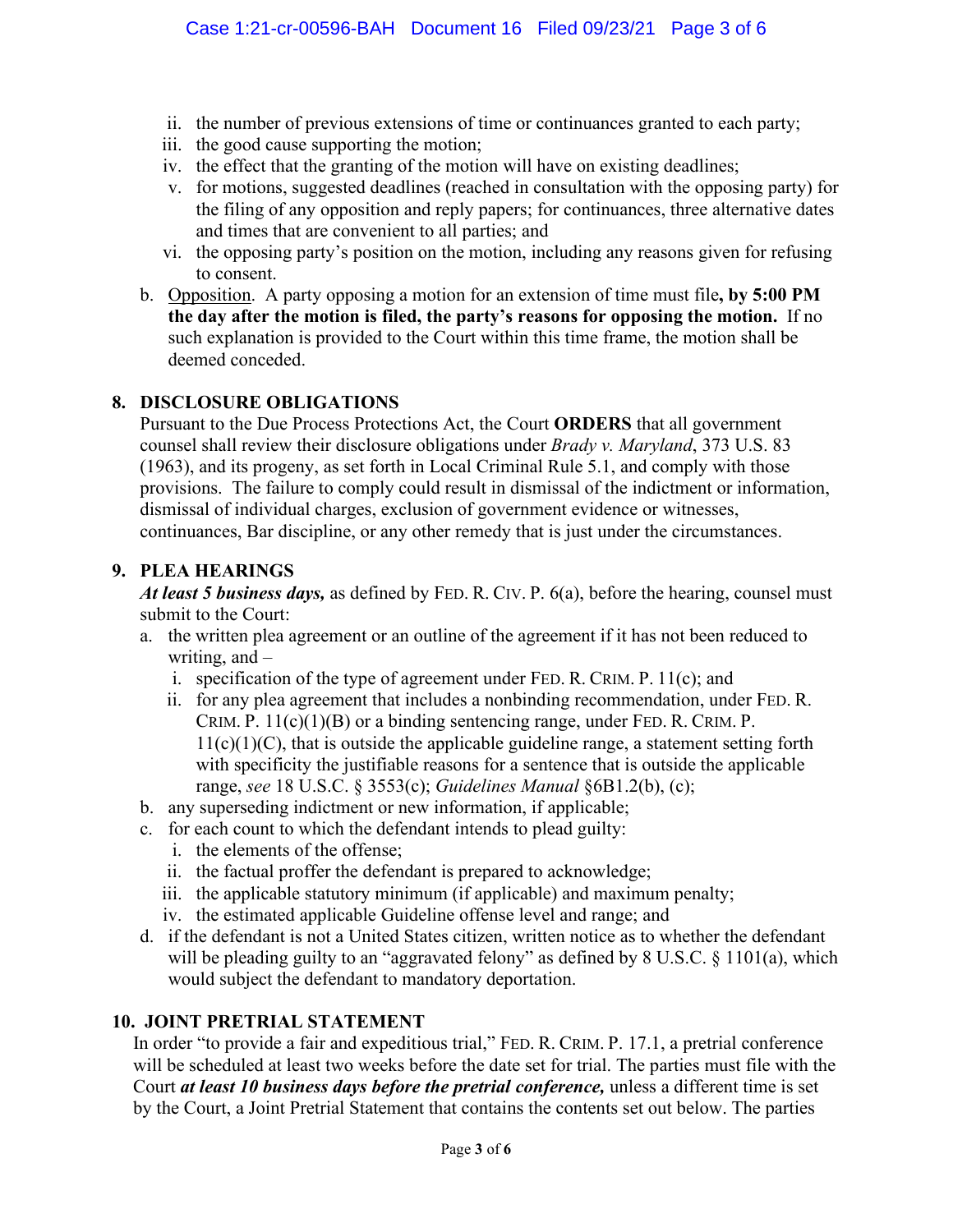shall also submit an electronic copy of the Joint Pretrial Statement in Microsoft Word format, including attachments and exhibits thereto, by email to Howell Chambers@dcd.uscourts.gov.

- a. written statements (i) by the government setting forth the terms of any plea offer made to the defendant and the date such offer was made and lapsed; and (ii) by defense counsel indicating (1) the dates on which the terms of any plea offer were communicated to defendant and rejected, *see Missouri v. Frye*, 132 S. Ct. 1399, 1408 (2012) ("[D]efense counsel has a duty to communicate formal offers from the prosecution to accept a plea on terms and conditions that may be favorable to the accused."), and (2) the potential sentencing exposure communicated by the defense counsel to defendant and the date on which such communication occurred, *see United States v. Rashad*, 331 F.3d 908, 912 (D.C. Cir. 2003);
- b. a one-paragraph joint statement of the case for the Court to read to prospective jurors;
- c. proposed *voir dire* questions that include:
	- i. the *voir dire* questions on which the parties agree; and
	- ii. the *voir dire* questions on which the parties disagree, with specific objections noted below each disputed question and supporting legal authority (if any);
- d. the text of proposed jury instructions, which are formatted so that each instruction begins on a new page, and indicate:
	- i. the instructions to which the parties agree;
	- ii. the instructions to which the parties disagree, with specific objections noted below each disputed instruction and supporting legal authority (if any); and the proposed instruction's source (e.g., the Red Book, Matthew Bender's Federal Jury Instructions) or, for modified or new instructions, its supporting legal authority (e.g., *United States v. Taylor*, 997 F.2d 1551, 1555-6 (D.C. Cir. 1993));
- e. a list of expert witnesses, accompanied by a brief description of each witness' area of expertise and expected testimony, followed by specific objections (if any) to each witness;
- f. a list of any motions *in limine* to address issues the parties reasonably anticipate will arise at trial (*see infra* **¶ 9 regarding timing of filing motions** *in limine*);
- g. a list of prior convictions that the government intends to use for impeachment or any other purpose, followed by specific objections (if any) to that use;
- h. a list of exhibits that the government intends to offer during trial, with a brief description of each exhibit;
- i. any stipulations executed or anticipated to be executed; and
- j. a proposed verdict form that includes a date and signature line for the jury foreperson, as well as proposed special interrogatories (if any).

# **11**. **MOTIONS IN LIMINE**

- a. Timing.Motions *in limine* shall be *fully briefed at the time of the pretrial conference*. Accordingly, the moving party's motion *in limine* and supporting memorandum shall be filed and served upon the opposing party no later than the date of filing the Joint Pretrial Statement. The opposition shall be filed and served upon the moving party *within 5 days* of service of the motion *in limine*. Any reply shall be due *within 2 days* of service of the opposition.
- b. Oral Argument. Oral argument on motions *in limine*, if necessary, shall occur at the Pretrial Conference.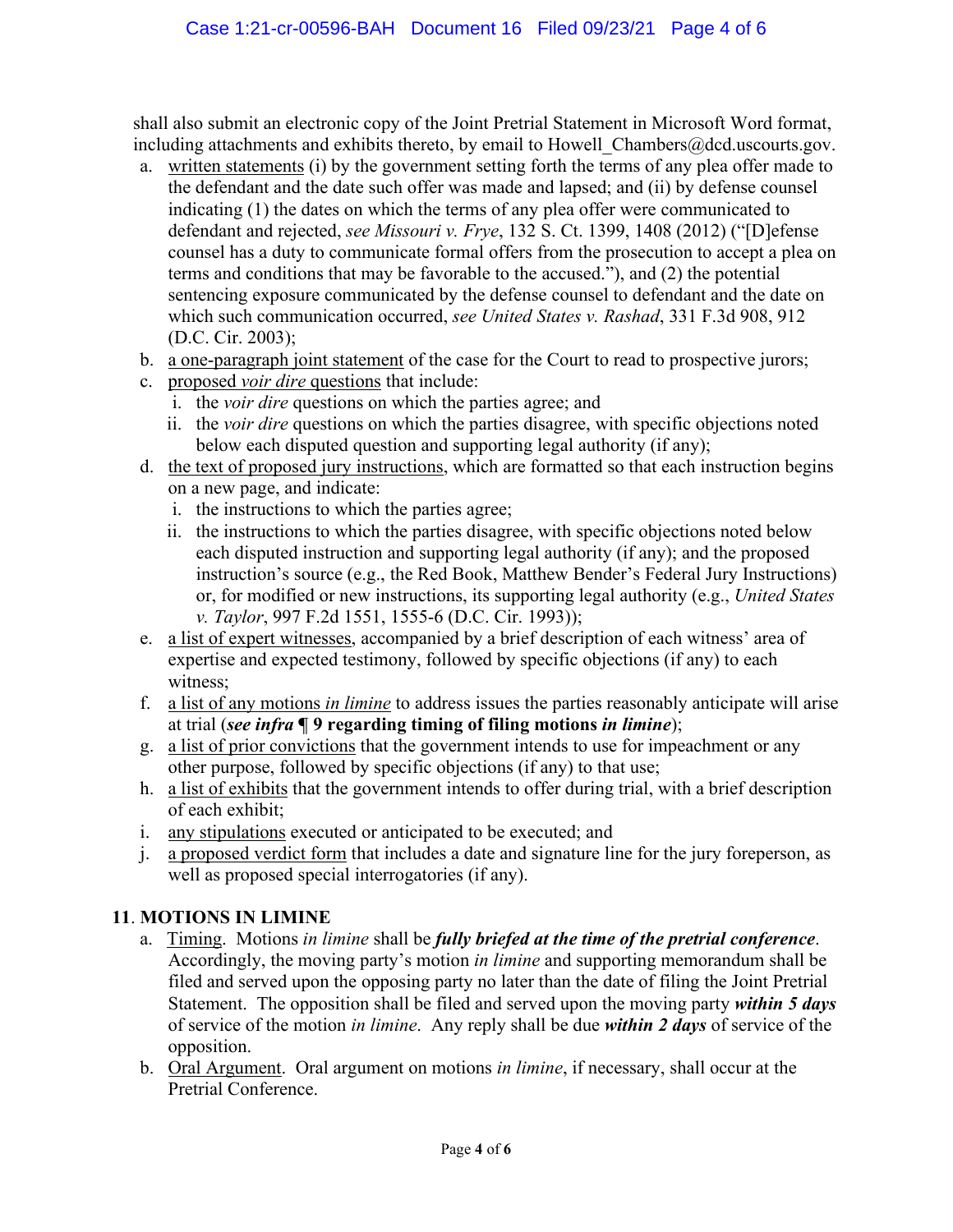c. Tardy Motions. The Court will entertain late motions for which there is a *compelling* explanation if filed at least *8 days prior* to the date set for jury selection. Oppositions to late motions must be filed at least *5 days prior* to jury selection, and replies must be filed at least *4 days prior* to jury selection.

## **12**. **RECORDINGS**

If there are recordings to be used in this case, counsel for both sides shall resolve any disputes between any alleged inaccuracy of the transcripts and the recordings. If it proves impossible for counsel to resolve the dispute, they shall so advise the Court *at least four days before* trial so that the dispute may be resolved without causing any delay in the trial and concomitant inconvenience to the jury.

## **13**. **TRIAL PROCEDURES**

- a. Pretrial Order. Following the final pretrial conference and before the trial, the Court will issue a final trial order that sets out the schedule and other general courtroom rules.
- b. Jurors. The names and personal information of prospective and sitting jurors in any trial of this matter shall be kept confidential and not disclosed outside of open court, except upon order of the Court. *See*, D.D.C. JURY SELECTION PLAN, § K.1, available at https://www.dcd.uscourts.gov/sites/dcd/files/JurySelectionPlanReviewed2015.pdf. Counsel and parties are cautioned that violation of this directive may result in contempt proceedings.

### **14. SENTENCING HEARING**

- a. Timing. Sentencing will generally be scheduled approximately ninety days after entry of the plea or conviction.
- b. Presentence Report. The probation officer assigned to the case shall disclose the draft pre-sentence investigation report to the parties *within 45 days* after referral. The parties must submit objections (if any) in writing to the probation officer and opposing party *within 14 days* of that disclosure. FED. R. CRIM. P. 32(f). The probation officer shall disclose to the parties and file with the Court the final pre-sentence investigation report, noting any unresolved objections, *within 10 days* of the submission of objections. In addition to the presentence investigation report, the probation officer's sentencing recommendation submitted to the Court is available for review by the parties.
- c. Sentencing Memoranda. Any memorandum in aid of sentencing must be submitted *at least 10 business days* before the date of the sentencing, with responses (if any) submitted *at least 7 business days before the date of the sentencing*. These memoranda and any responses thereto must cite to supporting legal or other authority on which the parties intend to rely. In addition, a party wishing to present witnesses at the sentencing hearing must submit with the memorandum, a witness list that identifies the relationship, if any, of each witness to the defendant and a brief summary of the purpose or subject matter of the testimony.
- d. Letters. Letters from family members, friends or work associates that the defendant wishes the Court to consider in connection with sentencing *should not be sent directly to chambers* but should be attached to the sentencing memorandum submitted by counsel.

### **SO ORDERED**.